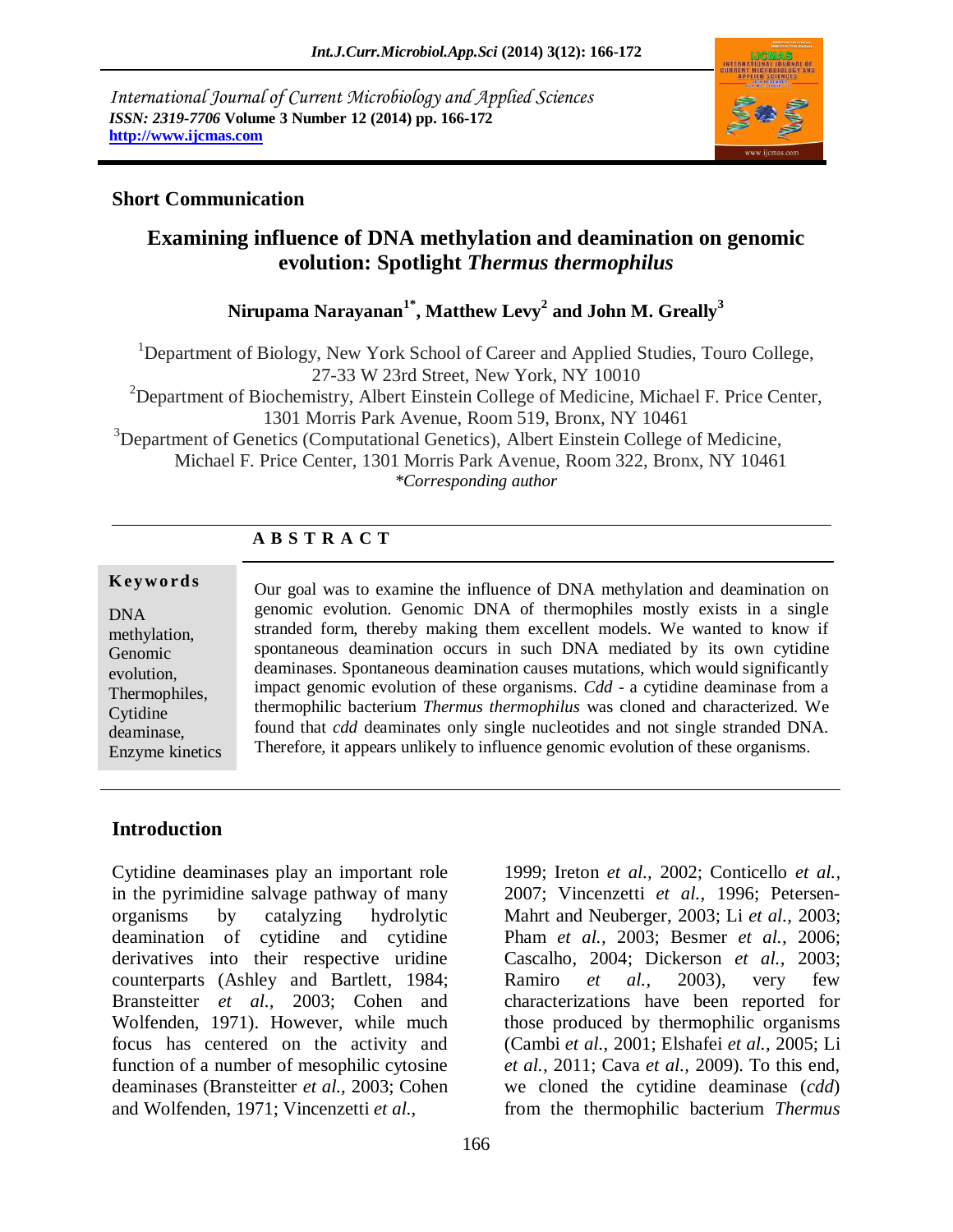*thermophilus* and characterized it in several biochemical assays.

### **Results and Discussion**

A histidine tagged *cdd* T7 double stranded DNA (dsDNA) expression cassette template was generated by two successive PCRs (Roche Applied Science, IN). To facilitate rapid protein production, we used an *in vitro* transcription and translation system (TNT) derived from *E. coli* lysates (Roche Applied Science, IN). Translation reactions (50µL) were performed for 2 hours at 30°C using 200 ng of template after which *cdd* enzyme was purified with Nickel superflow resin (QIAGEN, CA) equilibrated with 1X TBST, pH-7.2 in a rotator for 4 hours at 4°C. 1X TBST supplemented with 10 and 20 mM imidazole served as wash buffers I and II, respectively.

Two washes were done with each buffer to remove any unbound protein. *Cdd* was then eluted with 1X TBST supplemented with 500 mM imidazole in a single step and finally dialyzed against 1X TBST overnight at 4°C. Enzyme purity was ascertained by a 4–20% SDS-PAGE gel (Bio Rad, CA). Molecular mass of *cdd* is roughly 15 kDa. There was no detectable protein loss in washes. After purification a 50 uL reaction typically produced 2 µg of protein (Fig. 2c).

We performed UV spectrophotometry to assess ability of *cdd* to deaminate cytidine. Deamination assays were carried out where 25 ng of *cdd* was incubated with varying cytidine concentrations (150 µM–1 mM in 1X PBS, pH-7.2) at 75°C for 5 min. Absorbance was measured at selected time points namely: 0, 0.5, 1, 2, 3, 4 and 5 min for each cytidine concentration. The reaction was then quenched by addition of 0.5M HCl and read under acidic conditions at 290 nm where absorbance of cytidine ( $\lambda_{\text{max}} = 280$ )

can be readily distinguished from that of the deamination product uridine ( $\lambda_{\text{max}} = 260$ ). Selected experimental trials were repeated and absorbance values were averaged. Slope of absorbance versus time was used to calculate rate constant (Fig. 1a). Data obtained suggested that *cdd* obeys first order kinetics. Hence data was fit to Michaelis Menten equation and kinetic parameters like  $V_{\text{max}}$  and  $K_{\text{m}}$  were obtained (Table 1). Reciprocal of individual reaction velocities (1/v) was then plotted against reciprocal of respective cytidine concentrations (1/[S]). This was used to generate Lineweaver Burke plot (Fig. 1b) for final data representation (Cohen and Wolfenden 1971).

UDG (Uracil DNA Glycosylase) (New England Biolabs, MA) cleavage assays (Fig. 2a) were carried out to determine if *cdd*  could deaminate cytidine from single stranded DNA (ssDNA) (Vincenzetti *et al.,* 1999). Thirty picomoles of FAM (fluorescein-6-carboxamidohexyl) labelled DNA was mixed with UDG buffer (20 mM Tris-HCl, 1 mM Dithiothreitol, 1 mM EDTA, pH 8.0) in a 10 µL reaction and incubated for 10 min at 37ºC. 0.5 µL of UDG was added to start the cleavage reaction.

After 30 min, the reaction was treated with 50 mM NaOH. *Cdd* was then heat inactivated at 95°C for 15 min. Samples were incubated with 2X formamide dye [90% formamide, 10 mM EDTA (pH 8.0), 0.1% xylene cyanol, 0.1% bromophenol blue] for 3 min at 90ºC and resolved on 15% denaturing polyacrylamide gels (Fig. 2b). Gels were imaged using a Typhoon variable mode molecular imager (Amersham Biosciences Corp., NJ). Lanes 4, 5 and 7 represent control samples. Sample in lane 3 was subjected to UDG treatment only and no deamination.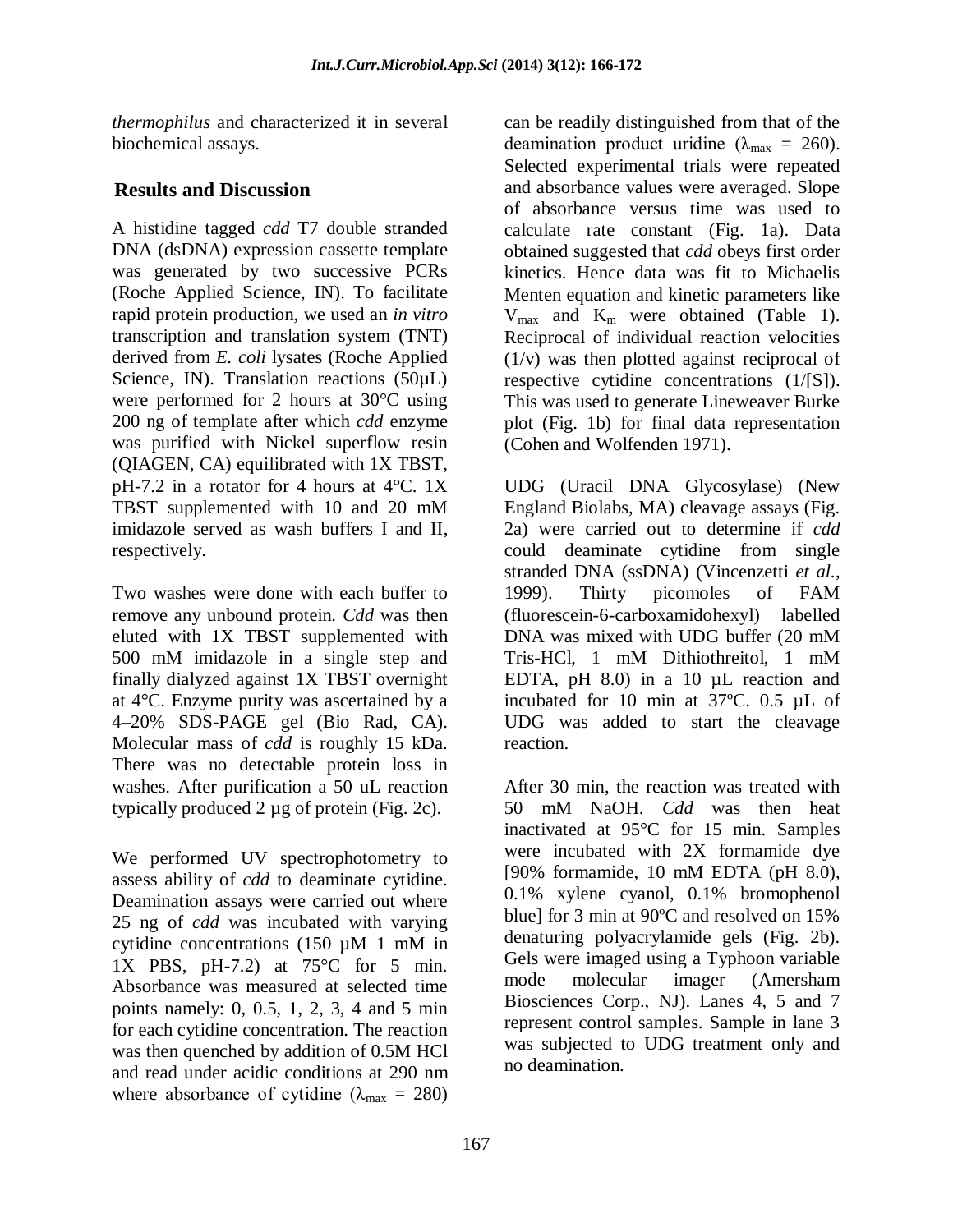

**Fig.1** Determination of kinetic parameters of *cdd* enzyme **(a)** Sample plot showing rate constant calculation **(b)**  Lineweaver-Burk plot between 1/v versus 1/[S] is used to determine kinetic parameters like Vmax and Km of *cdd*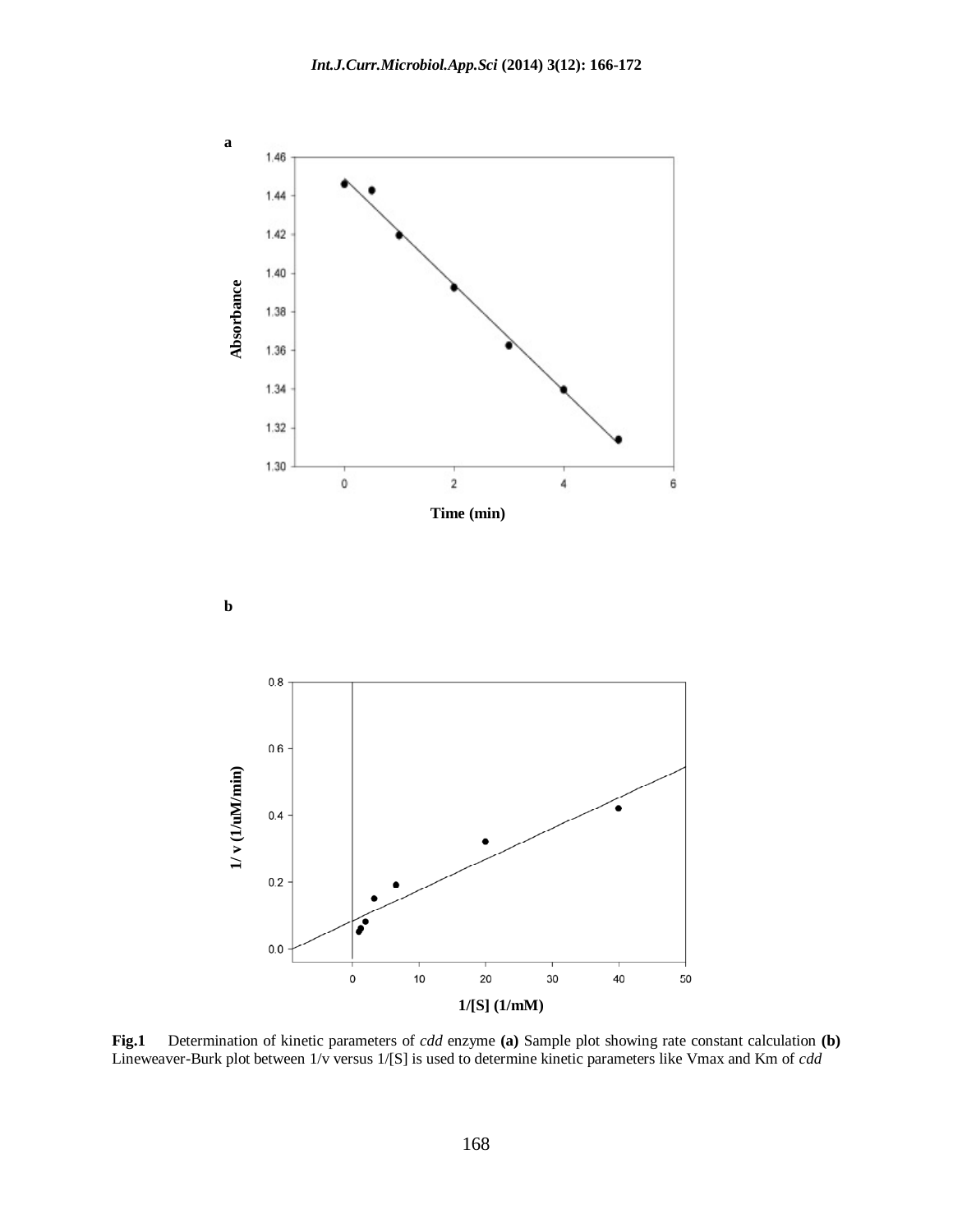

**Fig. 2** UDG cleavage assay on single stranded DNA with *cdd* **(a)** Schematic showing UDG cleavage assay design **(b)** Resolution of UDG cleavage assay products on a 15% SDS-PAGE denaturing gel is shown: Lane 1–25 nucleotide DNA size standard, Lane 2 - Reaction sample, Lane 3 - Negative control with no *cdd* added, Lanes 4, 5 and 7 - FAM labelled oligonucleotides with no *cdd* or UDG added, Lane 6 - Positive control for UDG treatment being cleaved into shorter products **(c)** Western blot of fractions obtained during *cdd* enzyme purification is shown where only selected lanes are labeled: L – Protein ladder, a – *cdd* TNT reaction sample, b – *cdd* elution sample, c – protein run as histidine standard. Lanes between a and b – washes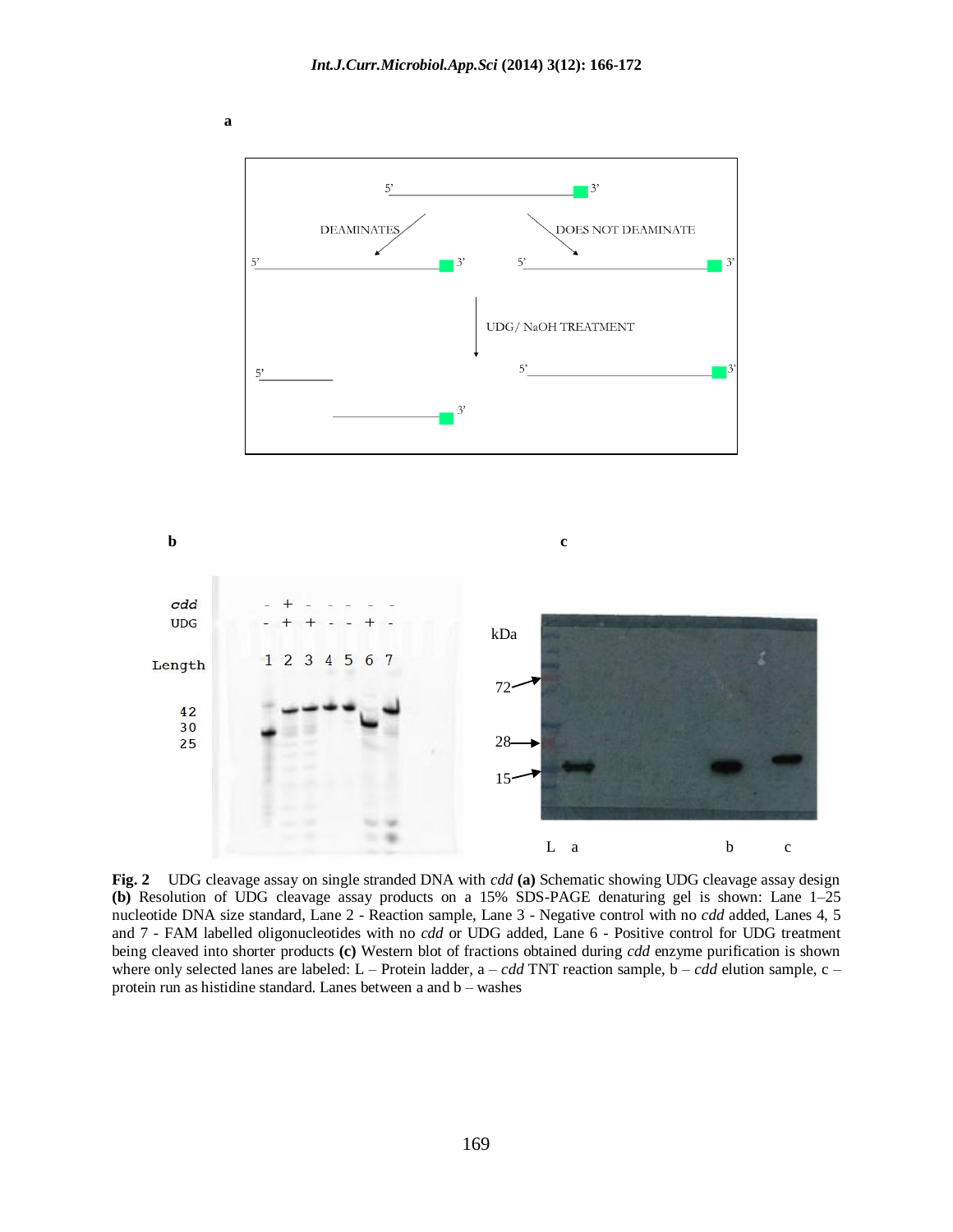#### *Int.J.Curr.Microbiol.App.Sci* **(2014) 3(12): 166-172**

|  | Table.1 Comparison of <i>cdd</i> Km values for cytidine from various organisms. |  |  |  |  |  |  |
|--|---------------------------------------------------------------------------------|--|--|--|--|--|--|
|--|---------------------------------------------------------------------------------|--|--|--|--|--|--|

|                  | T. thermophilus cdd       | <b>B.</b> caldolyticus cdd | E. coli cdd | Arabidopsis CDA | Human cdd  |
|------------------|---------------------------|----------------------------|-------------|-----------------|------------|
| $\gamma$ vtidine | $1.3 \text{ }\mathrm{mM}$ | mM                         | $110 \mu M$ | $150 \mu M$     | $39 \mu M$ |

Letters in bold indicate Km data from *T. thermophilus*

This negative control was done to rule out any spontaneous deamination. Positive control in lane 6 had a deoxyuridine at position 13; which upon UDG treatment cleaved into 2 products; each of length 29 and 13 nucleotides. A 25 nucleotide length DNA sample was run in lane 1 for size comparison. Sample in lane 2 was subjected to deamination by *cdd* and then UDG treatment, but it does not cleave into two fragments. Data from these results suggest that *cdd* does not exhibit any deamination activity on cytidine in the context of ssDNA.

In this study, we have attempted to understand how DNA methylation and deamination influences genomic evolution. Spontaneous deamination of DNA causes mutations (Glass *et al.,* 2007). Thermophiles are excellent models for investigating this, since most of their DNA exists in a single stranded form owing to high ambient temperatures (Cava *et al.,* 2009). We wanted to find out if spontaneous deamination occurs at these DNA locations catalyzed by their own deaminases. If so, why does this not lead to mutations? What is the DNA methylation status at these locations? Furthermore, we wanted to find out if these enzymes deaminated both single nucleotides and nucleotides in the context of single stranded DNA (ssDNA).

To our knowledge, our approach of using an *in vitro* TNT system for expressing and purifying a thermophilic enzyme is a novel

and unique one. Classic protein expression relies on mesophilic bacterial hosts for expression and column chromatographic techniques for purification. Although these methods are relatively inexpensive and yield more protein; yield time, enzyme solubility, purity, stability and shelf life pose major challenges. Several standardization trials are needed to achieve optimum results (Vincenzetti *et al.,* 1999; Vincenzetti *et al.,* 1996; Gräslund *et al.,* 2008; Vita *et al.,* 1985; Woo *et al.,* 2002; Yang *et al.,* 1980; Zubay, 1973). Further, protein scale-up and purification can often be problematic. To circumvent these potential limitations, we employed an *in vitro* TNT system which poses several advantages including ease of use and rapid protein production. Indeed, dsDNA can be used directly as input into these reactions obviating the need for cloning, a factor which should facilitate screens in which multiple proteins are assayed (Sepp and Choo, 2005).

*Cdd* deaminates cytidine within the context of single nucleotides but not from ssDNA. Hence, it appears unlikely to influence genomic evolution of these organisms. Further biochemical characterization of *cdd* would explain several aspects of enzymatic activity. Obtaining a 3D crystal structure of *cdd* would be a great initial step. Exploring other relevant enzymes and proteins from this organism also hold much promise from an evolutionary standpoint.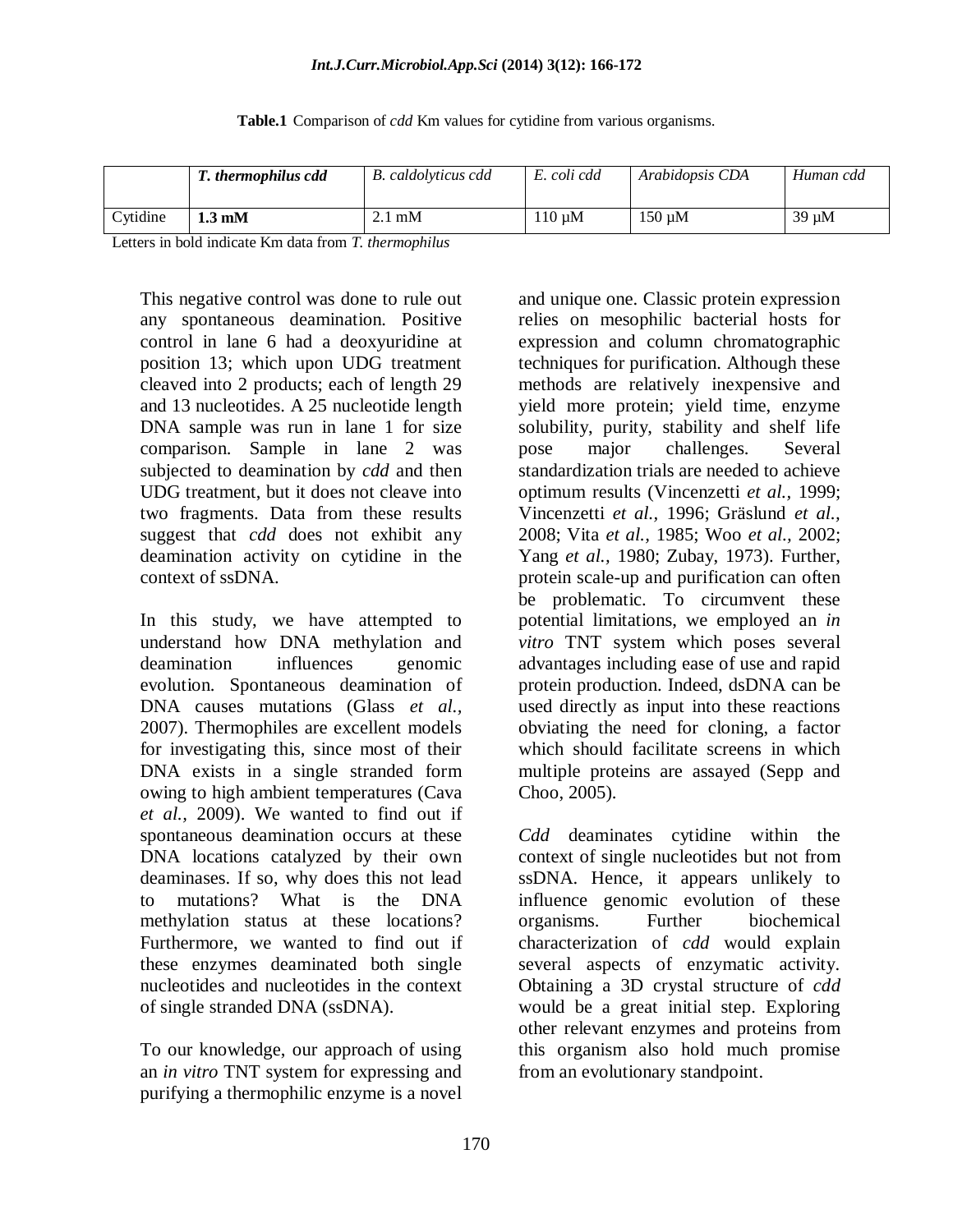### **References**

- Ashley, G.W., Bartlett, P.A. 1984. Purification and properties of cytidin e deaminase from *Escherichia coli*. *J. Biol. Chem.,* 259: 13615–13620.
- Besmer, E., Market, E., Papavasiliou, F.N. 2006. The transcription elongation complex directs activation-induced cytidine deaminase-mediated DNA deamination. *Mol. Cell. Biol.,* 26: 4378–4385.
- Bransteitter, R., Pham, P., Scharff, M.D., Goodman, M.F. 2003. Activationinduced cytidine deaminase deaminates deoxycytidine on singlestranded DNA but requires the action of RNase. *Proc. Natl. Acad. Sci.,* 100: 4102–4107.
- Cambi, A., Vincenzetti, S., De Sanctis, G., Neuhard, J., Natalini, P., Vita, A. 2001. Cytidine deaminase from two extremophilic bacteria: Cloning, expression and comparison of their structural stability. *Protein Eng.,* 14: 807–813.
- Cascalho, M. 2004. Advantages and disadvantages of cytidine deamination. *J. Immunol.,* 172: 6513–6518.
- Cava, F., Hidalgo, A., Berenguer, J. 2009. *Thermus thermophilus* as a biological model. *Extremophiles,* 13: 213–231.
- Cohen, R.M., Wolfenden, R. 1971. Cytidine deaminase from *E.coli*. *J. Biol. Chem.,* 246: 7561–7565.
- Conticello, S.G., Langlois, M.A., Neuberger, M.S. 2007. Insights into DNA deaminases. *Nat. Struct. Mol. Biol.,* 14: 7–9.
- Dickerson, S.K., Market, E., Besmer, E., Papavasiliou, F.N. 2003. AID mediates hypermutation by deaminating single stranded DNA. *J. Exp. Med.,* 197: 1291–1296.
- Elshafei, A.M., Ali, N.H., Mohamed, L.A. 2005. Cytidine deaminase activity in *Penicillium politans* NRC-510. *J. Basic Microbiol.,* 45: 335–343.
- Glass, J.L., Thompson, R.F., Khulan, B., *et al.* 2007. CG dinucleotide clustering is a species-specific property of the genome. *Nucleic Acids Res.,* 35: 6798–6807.
- Gräslund, S., Nordlund, P., Weigelt, J., *et al.* 2008. Protein production and purification. *Nat. Methods,* 5: 135– 146.
- Ireton, G.C., McDermott, G., Black, M.E., Stoddard, B.L. 2002. The structure of *Escherichia coli* cytosine deaminase. *J. Mol. Biol.,* 315: 687– 697.
- Li, B., Chen, Y., Liu, Q., Hu, S., Chen, X. 2011. Complete genome analysis of *Sulfobacillus acidophilus* strain TPY, isolated from a hydrothermal vent in the Pacific Ocean. *J. Bacteriol.,* 193: 5555–5556.
- Li, Z., Woo, C.J., Scharff, M.D. 2003. Mutations in AID and UNG extend the function of AID. *Nat. Immunol.,* 4: 945–946.
- Petersen-Mahrt, S.K., Neuberger, M.S. 2003. In vitro deamination of cytosine to uracil in single-stranded DNA by apolipoprotein B editing complex catalytic subunit 1 (APOBEC1). *J. Biol. Chem.,* 278: 19583–19586.
- Pham, P., Bransteitter, R., Petruska, J., Goodman, M.F. 2003. Processive AID-catalysed cytosine deamination on single-stranded DNA simulates somatic hypermutation. Nature, 424: 103-107.
- Ramiro, A.R., Stavropoulos, P., Jankovic, M., Nussenzweig, M.C. 2003. Transcription enhances AIDmediated cytidine deamination by exposing single-stranded DNA on